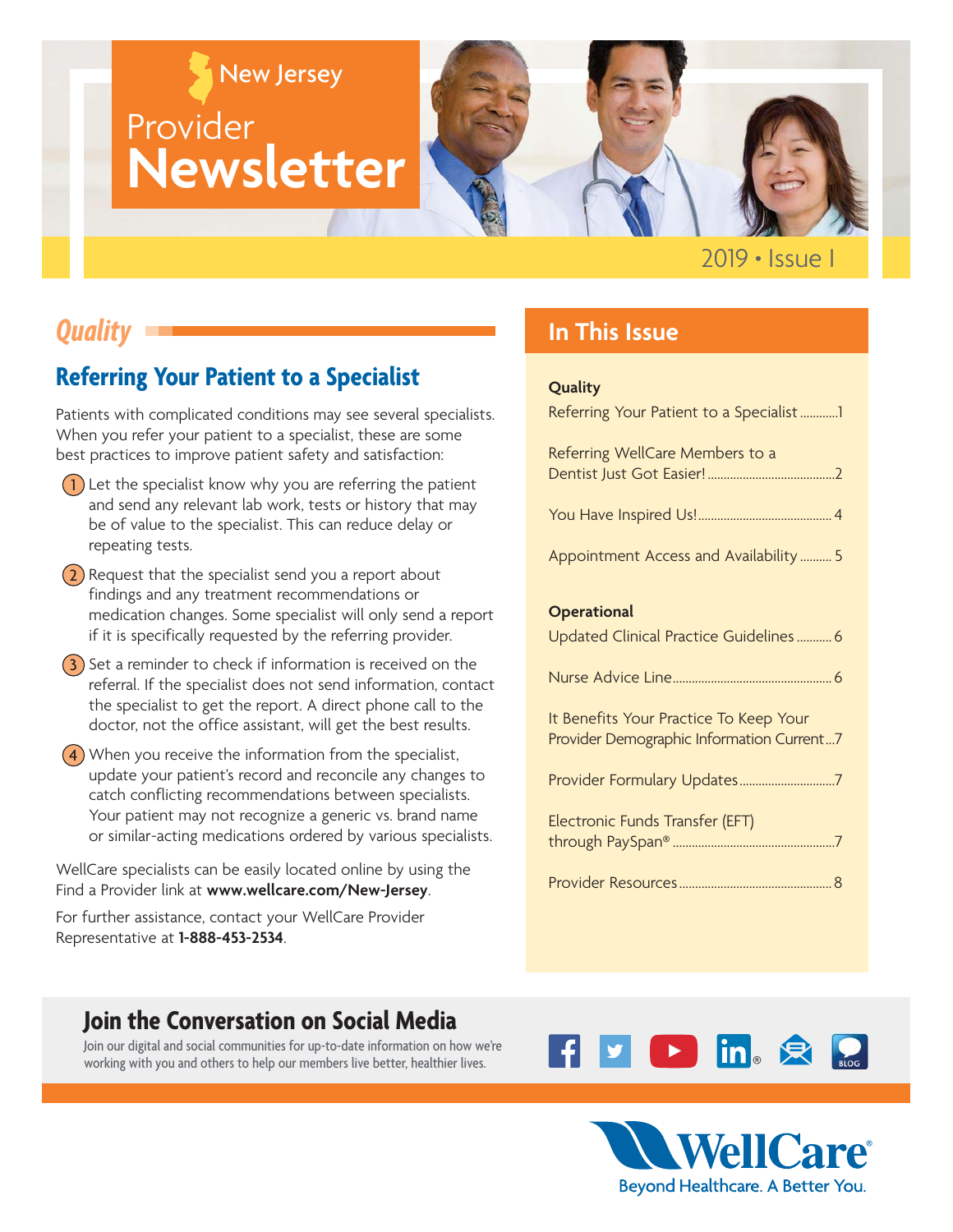<span id="page-1-0"></span>*Quality*



### **Referring WellCare Members to a Dentist Just Got Easier!**

A few clicks and you will find the dentist you and your family need!

A dental visit by 12 months of age or when the first tooth erupts, whichever comes first, helps with prevention and establish good oral health habits at an early age. Parents and guardians are more likely take their children to a physician than a dentist, so it is important to refer your members to help build the relationship and ensure they are receiving the proper oral care.

It is important to refer adult members to a dentist as well! Avoiding and correcting periodontal disease can help members with diabetes control their A1c, reduce pain in members with rheumatoid arthritis and lower the risk of heart disease.



To find a dentist, visit **www.wellcare.com/New-Jersey** and select **Find a Provider/Pharmacy** in the top right corner.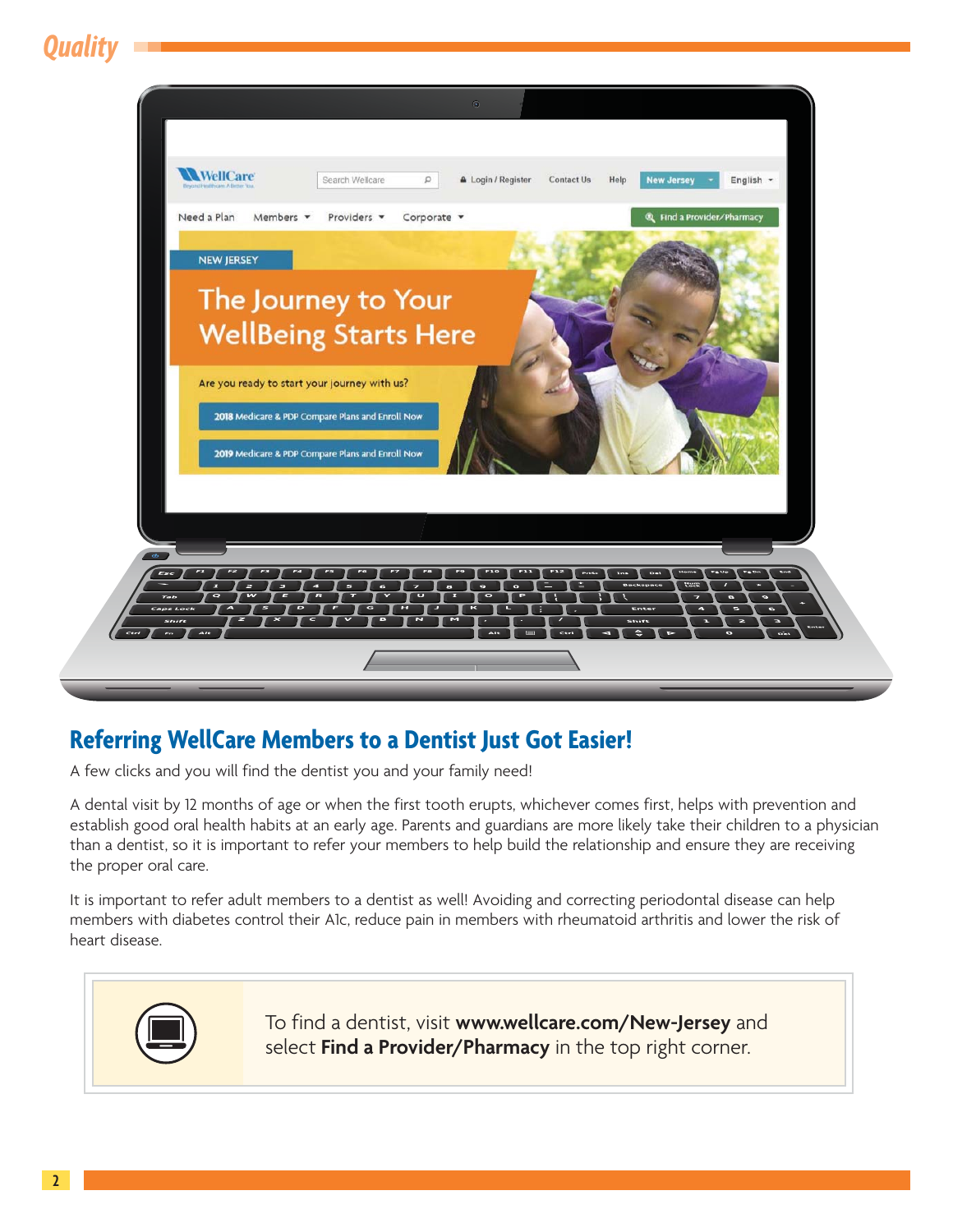Fill out the options below for what state your patient's plan is in, what your patient's plan is and what you are looking for as far as location.

| What state is your plan in? @                      |                            | <b>Helpful Information</b>                                   |
|----------------------------------------------------|----------------------------|--------------------------------------------------------------|
| Select your plan State<br>$\overline{\phantom{a}}$ | <b>Helpful Definitions</b> |                                                              |
| What is your plan? @                               |                            | <b>Specialty Descriptions</b><br><b>Terms and Conditions</b> |
| Select your plan<br>۰                              |                            | Request a Directory                                          |
|                                                    |                            |                                                              |
| Where are you looking? @                           |                            |                                                              |
|                                                    |                            |                                                              |

When you get to this step, to locate a dentist who treats children 0-6 years old, select **Pediatric Dentistry** and click **Go to Results** to receive your options!

| How do you want to search? @ |              |  |
|------------------------------|--------------|--|
| Select Option                | $\ddot{}$    |  |
|                              |              |  |
|                              | Clear Values |  |

*Quality*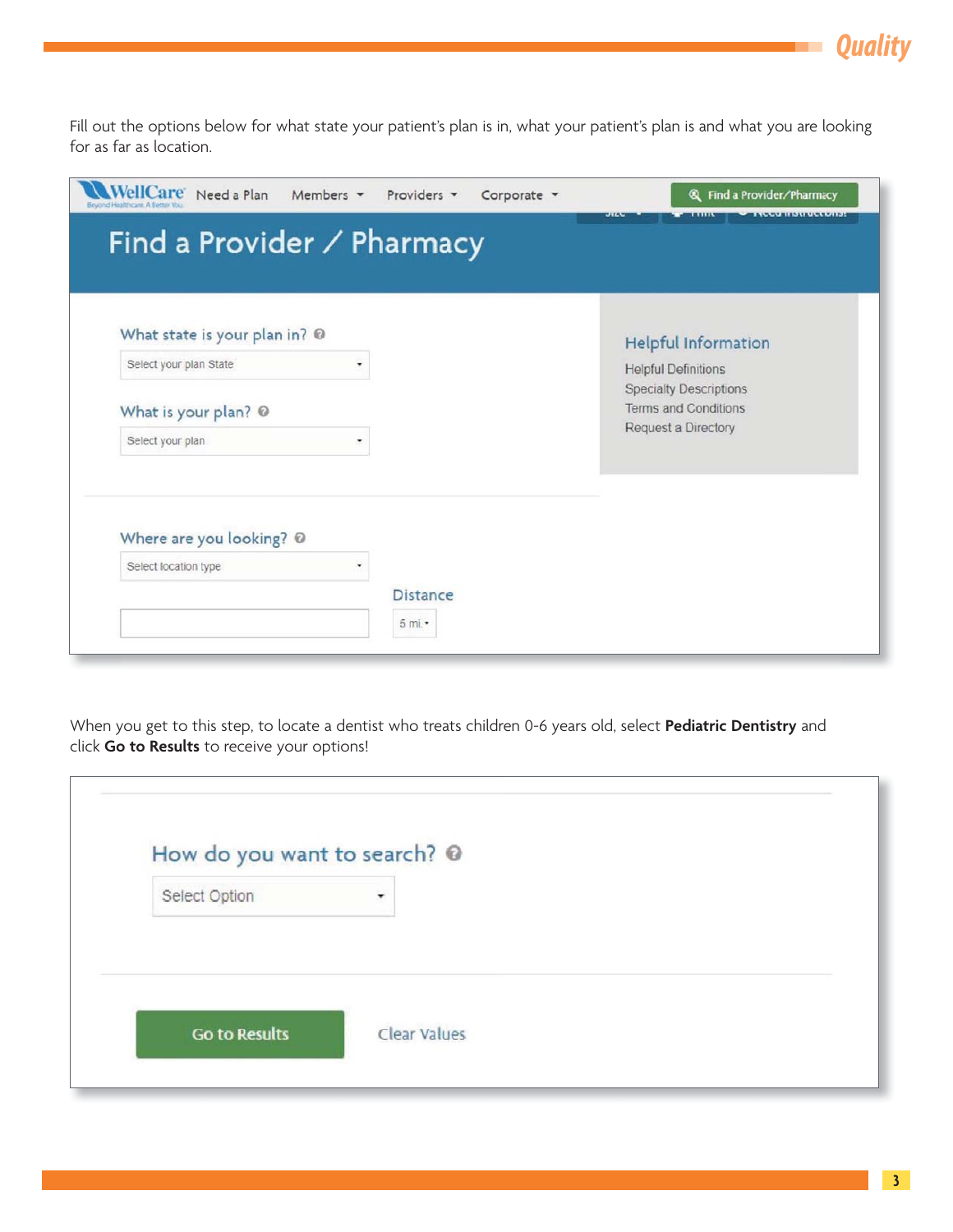# *Quality*

<span id="page-3-0"></span>

### **You Have Inspired Us!**

WellCare Health Plans of New Jersey, Inc., is very excited about a program inspired by your feedback! We plan to implement these revisions based on the feedback from a number of OB providers who collaborate with us to provide superior care to our expectant members. We are making changes to our **OB Enhanced Payment Program (OBEPP)** to reward OB providers who help us drive improved quality and improved birth outcomes by meeting the quality metrics outlined below.

You can expect to receive the following compensation in addition to your standard contracted rates with this new plan.

- Recognition of individual pre/postnatal visits:
- \$500 for the first trimester prenatal visit
- \$50 per other prenatal visits (capped at 10 total)
- \$500 for the postpartum visit
- \$500 bonus for vaginal deliveries

#### We also plan to implement a member incentive program (available in Q1 2019):

- \$25 gift card for a first trimester prenatal visit
- Choice of a stroller, portable playpen, car seat or diapers for completing a prenatal visit
- A \$25 gift card for completing a post partum visit
- \$10 gift cards for completing each of the first 6 scheduled well baby visits (at 3-5 days, 1 month, 2 months, 4 months, 6 months, 9 months, and 12 or 15 months

Payment for individual targets met will be made upon receipt of a valid claim for the above services. The billed code will trigger payment of the enhanced fee in addition to reimbursement for each individual service you bill.

**Please note:** All claims filed with these codes will be subject to medical record review and standard quality measures to ensure appropriate documentation for the requirements of the program are met.

This plan is discretionary and subject to modification at any time. WellCare is not making changes to any other compensation provisions in your agreement. In the meantime, we encourage you to contact expectant members and schedule these appointments as appropriate.

If you have questions about this program, please contact your Provider Relations representative at **1-888-453-2534**. You can reach us Monday through Friday from 8 a.m. to 6 p.m.

Thank you for working with us to deliver superior quality healthcare to our members.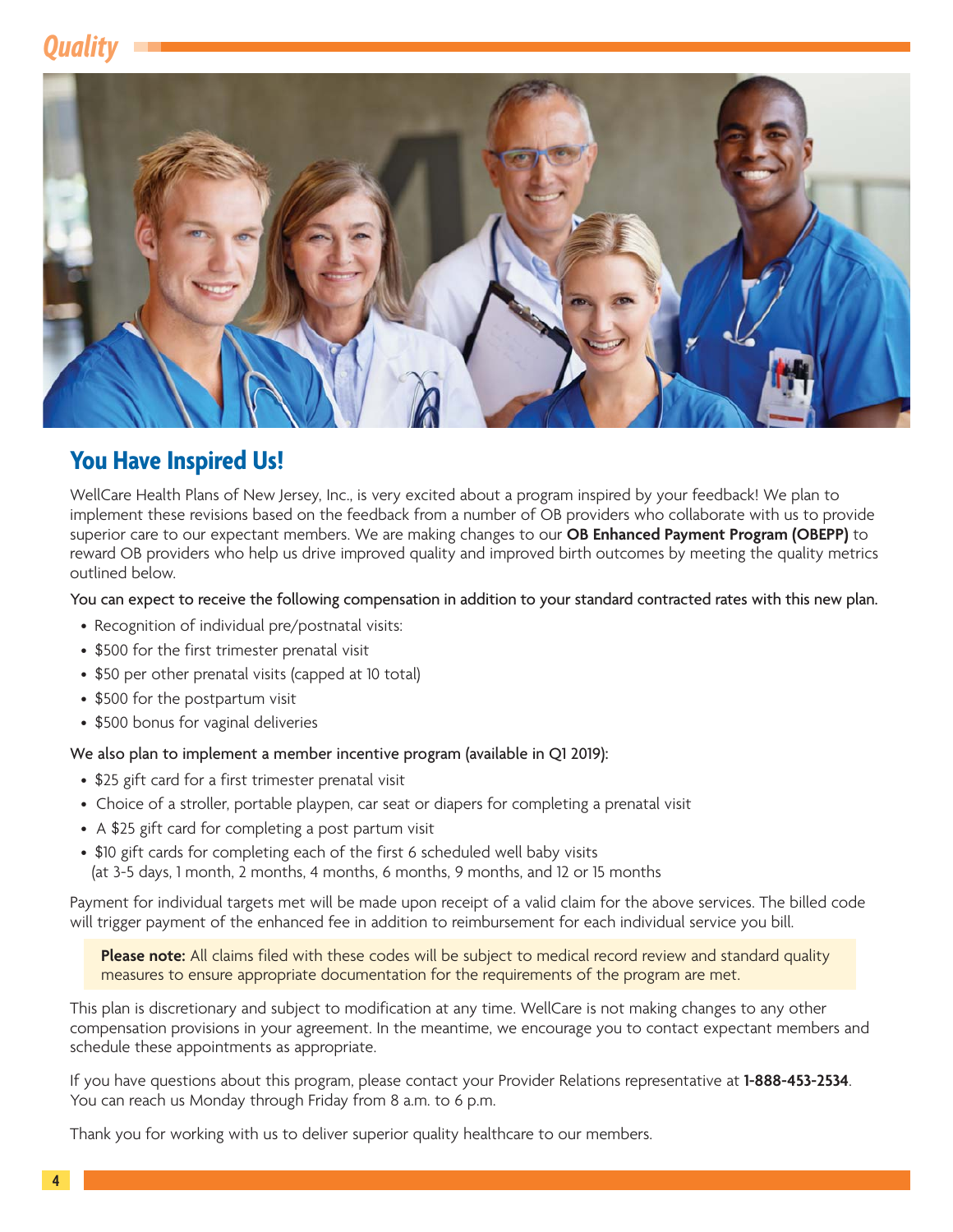### <span id="page-4-0"></span>**Appointment Access and Availability**

WellCare is required by the Centers for Medicare & Medicaid Services and state regulations to administer appointment access and availability audits. Appointment Access standards are documented below.

#### **Type of Appointment:**

- Emergency services: Immediately upon presentation
- Urgent Care: Less than 24 hours
- Symptomatic acute care: Less than 72 hours
- Routine non-symptomatic visits, including annual gynecological examinations or pediatric and adult immunization visits: Less than 28 days
- Specialist referrals: Less than 4 weeks
- Urgent Specialty Care: Within 24 hours of referral
- Baseline physicals for new adult enrollees: Within 180 calendar days of initial enrollment
- Baseline physicals for new children enrollees and adult clients of DDD: Within 90 days of initial enrollment, or in accordance with EPSDT guidelines.

#### • Prenatal care:

- Within 3 weeks of a positive pregnancy test
- Within 3 days of identification of high-risk
- Within 7 days of request in first and second trimester
- Within 3 days of first request in third trimester

#### • Routine physicals: Within 4 weeks

#### • Lab and radiology services:

- Within 3 weeks for routine
- Within 48 hours for urgent care
- Initial pediatric appointments: Within 3 months of enrollment

#### • Dental appointments:

- Emergency: No later than 48 hours, or earlier as the condition warrants, of injury to sound natural teeth and surrounding tissue and follow-up treatment by a dental provider
- Urgent: Within 3 days of referral
- Routine: Within 30 days of referral

#### • MH/SA appointments:

- Emergency services: Immediately upon presentation at a service delivery site
- Urgent: Within 24 hours of the request
- Routine: Within 10 days of the request
- Maximum number of intermediate/limited patient encounters for PCPs and Pediatricians: 4 per hour for adults and children.
- Waiting time in office: Less than 45 minutes

For additional information, please refer to the Provider Manual posted on the WellCare Provider Portal located at: **www.wellcare.com/New-Jersey/Providers/Medicaid**.

*Quality*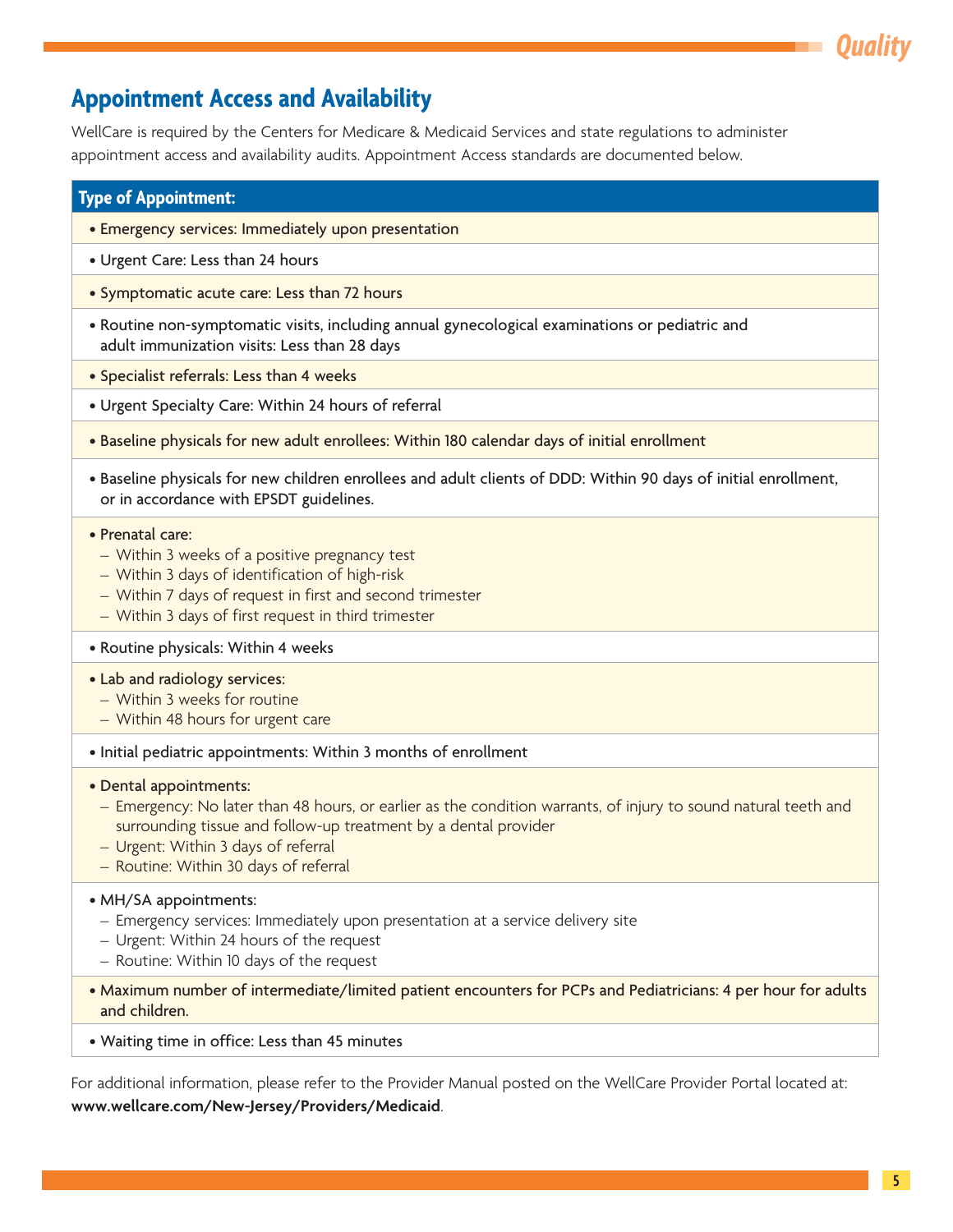# <span id="page-5-0"></span>*Operational*

### **Updated Clinical Practice Guidelines**

Clinical Practice Guidelines (CPGs) are best practice recommendations based on available clinical outcomes and scientific evidence. They also reference evidence-based standards to ensure that the guidelines contain the highest level of research and scientific content. CPGs are also used to guide efforts to improve the quality of care in our membership.

CPGs on the following topics have been updated and published to the Provider website:

- Acute and Chronic Kidney Disease: HS-1006
- ADHD: HS-1020
- Adolescent Preventive Health: HS-1051 NEW
- Adult Preventive Health: HS-1018
- Anxiety Disorders: HS-1057 NEW
- Asthma: HS-1001
- Behavioral Health Conditions and Substance Use in High Risk Pregnancy: HS-1040
- Behavioral Health Screening in Primary Care Settings: HS-1036
- Bipolar Disorder: HS-1017
- Cancer: HS-1034
- Cardiovascular Disease: HS-1002
- Child and Adolescent Behavioral Health: HS-1049 NEW
- Cholesterol Management: HS-1005
- Congestive Heart Failure: HS-1003
- COPD: HS-1007
- Dental and Oral Health: HS-1065
- Depressive Disorders in Children, Adolescents and Adults: HS-1022
- Diabetes: HS-1009
- Eating Disorders: HS-1046
- Fall Risk Assessment: HS-1033
- Frailty and Special Populations: HS-1052 NEW
- Hepatitis: HS-1050 NEW
- HIV Screening & Antiretroviral Treatment: HS-1024
- Hypertension: HS-1010
- Managing Infections: HS-1037
- Neonatal and Infant Health: HS-1072 NEW
- Neurodegenerative Disease: HS-1032 (previously Alzheimer's Disease)
- Obesity in Children and Adults: HS-1014
- Older Adult Preventive Health: HS-1063
- Osteoporosis: HS-1015
- Palliative Care: HS-1043
- Pediatric Preventive Health: HS-1019
- Persons with Serious Mental Illness and Medical Comorbidities: HS-1044
- Pneumonia: HS-1062
- Post-Traumatic Stress Disorder: HS-1048 NEW
- Rheumatoid Arthritis: HS-1025
- Sickle Cell Anemia: HS-1038
- Schizophrenia: HS-1026
- Substance Use Disorders: HS-1031
- Suicidal Behavior: HS-1027
- Traumatic Brain Injury (TBI): HS-1065 NEW

#### *Clinical Policy Guiding Documents*

- 
- CPG Hierarchy  **Health Equity, Literacy, and Cultural Competency** NEW

The following CPGs have been retired and removed from the Provider website:

- Acute Kidney Injury: HS-1069
- Antipsychotic Drug Use in Children: HS-1045
- Behavioral Health and Sexual Offenders in Adults: HS-1039
- Imaging for Low Back Pain: HS-1012
- Lead Exposure: HS-1011
- Motivational Interviewing & Health Behavior Change: HS-1042
- Pharyngitis: HS-1021
- Psychotropic Use in Children: HS 1047
- Screening, Brief Intervention, & Referral to Treatment (SBIRT): HS-1056
- Transitions of Care: HS-1054
- Major Depressive Disorder in Adults: HS-1008
- Substance Use Disorders in High Risk Pregnancy: HS-1041

To access CPGDs and CPGs related to Behavioral, Chronic, and Preventive Health, visit **www.wellcare.com/New-Jersey/Providers/**.



### **Nurse Advice Line**

Members, parents, caregivers or guardians have access to the Nurse Advice Line at **1-800-919-8807**. It's available 24 hours a days, 7 days a week. You can also find this number in member letters, member handbooks, the Quick Reference Guide on WellCare's website at **[www.wellcare.com/New-Jersey/Providers/Medicaid](www.wellcare.com/New-Jersey/Providers/Medicaid.)**.

The Nurse Advice Line is available to answer health-related phone calls, and when appropriate, make referrals to the Care Management team for follow-up and assessment of Care Management needs.

- 
- 
-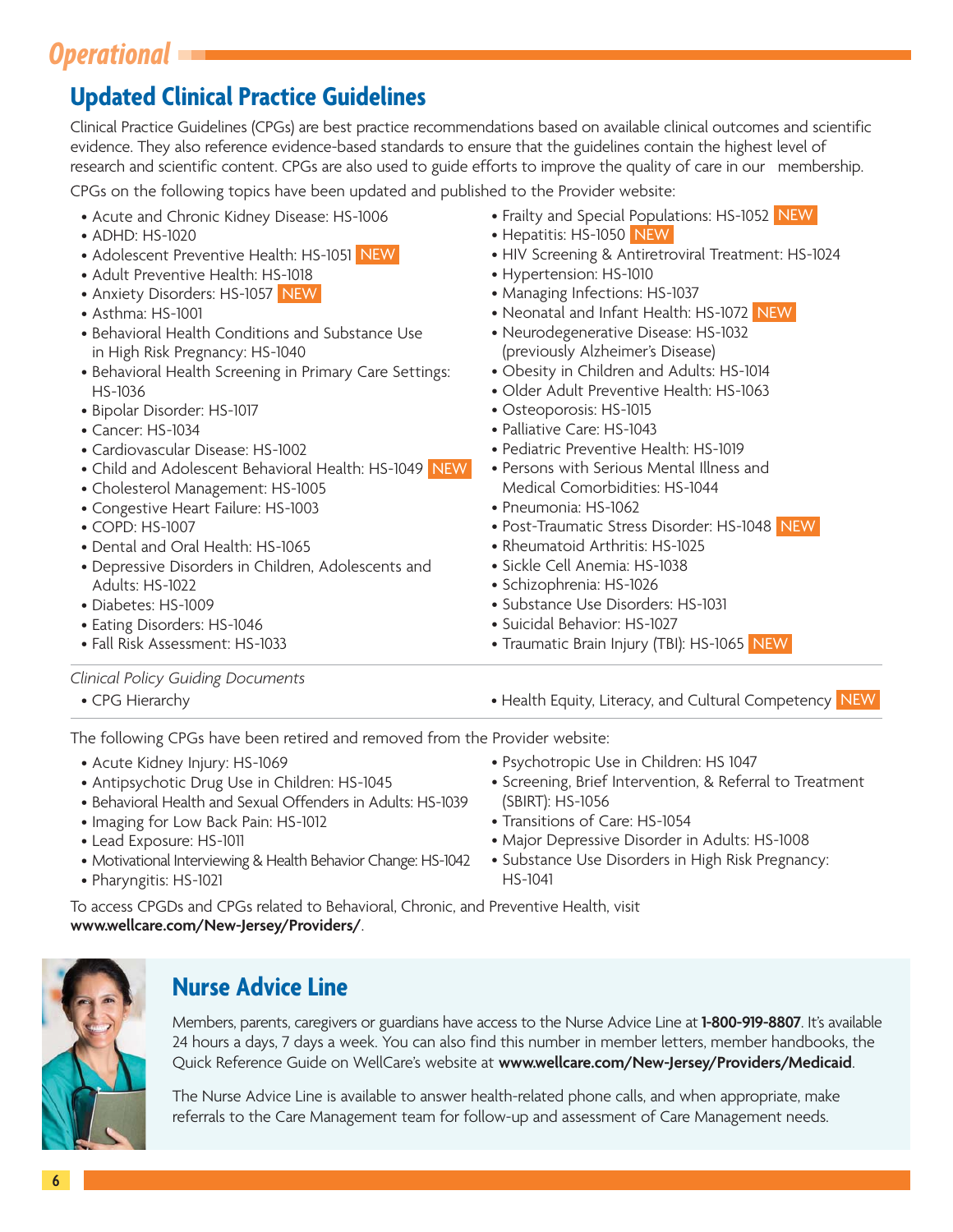# *Operational*

### <span id="page-6-0"></span>**It Benefits Your Practice To Keep Your Provider Demographic Information Current**

*As a WellCare participating provider, it is very important for you to keep your demographic information current. When you update your information with WellCare to keep it current, it helps:* 

- Ensure you and your practice/facility receive proper notifications from WellCare
- Avoid claim payment issues caused by outdated demographic information
- Ensure you receive proper referrals based on your specialty and/or subspecialty
- Ensure members who need to contact you for services have your correct address/phone number

To ensure the above occurs, if any of the following changes, please tell us in advance or as soon as possible:

- Office phone number
- Fax Number
- Office address
- Correspondence Address
- Office Hours
- Hospital Affiliation
- ( Are you accepting new Medicare/Medicaid patients?) • Panel status
- National Provider Identifier (NPI)
- Tax Identification Number (TIN)
- Group Name

#### To Submit Your Updated Information

Per your contract, at least 30 days' advance notice is required and you should include contact information in case we need to follow up with you.

You can submit updates by:



 Mailing a letter on your letterhead with the updated information to: **WellCare Health Plans of NJ 550 Broad St. 12th floor Newark, NJ 07102 Attention: Provider Relations Department**



**Emailing: NJPR@wellcare.com**

#### **Call: 1-855-538-0454**

Thank you for keeping your information up to date with us.

WellCare appreciates everything you do to improve the health and well-being of our members.



# **Provider Formulary Updates**

#### Medicaid:

The Preferred Drug Lists (PDL) has been updated. Visit **<www.wellcare.com/WellCare/New-Jersey/> Providers/Medicaid/Pharmacy** to view the current PDL and pharmacy updates.

#### Medicare:

There have been updates to the Medicare formulary. Find the most up-to-date, complete formulary at **<www.wellcare.com/New-Jersey/Providers/> Medicare/Pharmacy**.

You can also refer to the Provider Manual to view more information regarding our pharmacy Utilization Management (UM) policies and procedures. Provider Manuals are available at **<www.wellcare.com/> New-Jersey/Providers/Medicaid** and **[www.wellcare.com/New-Jersey/Providers/Medicare](www.wellcare.com/New-Jersey/Providers/Medicare.)**.

### **Electronic Funds Transfer (EFT) through PaySpan®**

#### **Five reasons to sign up today for EFT:**

- **You** control your banking information.
- No waiting in line at the bank.
- - No lost, stolen, or stale-dated checks.
- Immediate availability of funds **no** bank holds!
- $\sqrt{\phantom{a}}$  No interrupting your busy schedule to deposit a check.

Setup is easy and takes about five minutes to complete. Please visit **<www.payspanhealth.com/nps>** or call your Provider Relations representative or PaySpan at **1-877-331-7154** with any questions.

We will only deposit into your account, **not** take payments out.





We offer non-benefit resources such as help with food, rent and utilities.